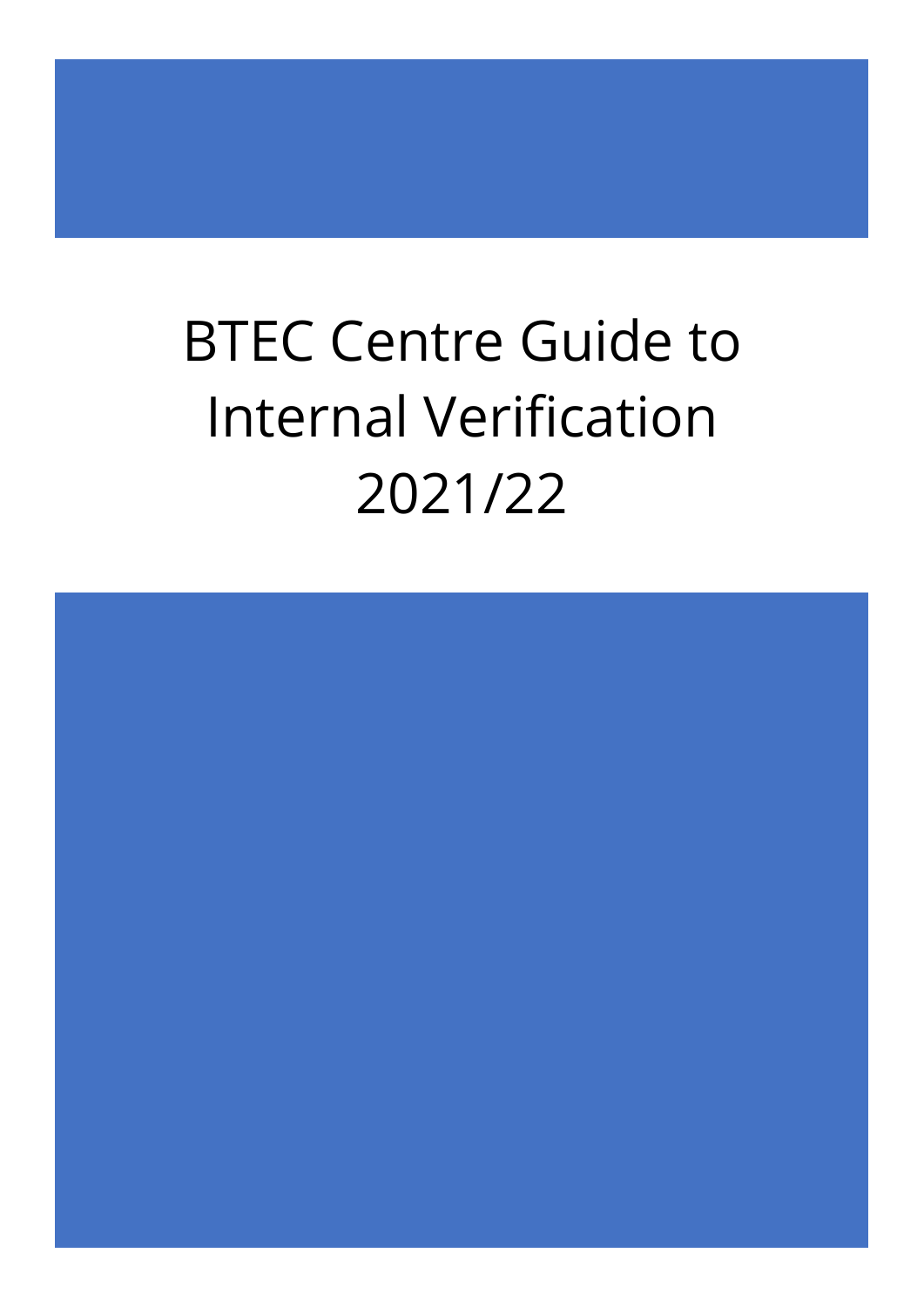# Which qualifications does this guide cover?

This guide provides essential information for **BTEC programme teams** on the planning and implementation of internal verification **for the following BTEC qualifications:**

- BTEC Level 1 Entry and Introductory Suite (from 2016)
- BTEC Level 1/2 Firsts
- BTEC Level 1/2 Tech Awards
- BTEC Level 2 and 3 Technicals
- BTEC 2010 (Legacy) Level 3 Nationals, Level 2, Level 1 and Entry Level
- BTEC RQF Level 3 Nationals

## **What is internal verification?**

Internal verification is a quality control mechanism that ensures internally assessed units:

- have assignment briefs that are fit for purpose
- are assessed accurately to national standards against the unit criteria
- are consistently assessed and graded across the programme.

Internal verification is a key part of the BTEC quality assurance process in ensuring learners are assessed accurately to the national standard. It is not a standardisation activity and for assessment decisions, will be undertaken after assessment has taken place.

#### **Remember**

Assessors cannot internally verify their own work whether this is an assignment or the assessment of learner work.

The Lead IV will organise the process and may be involved but **they are not** the only member of the team who can undertake internal verification activities.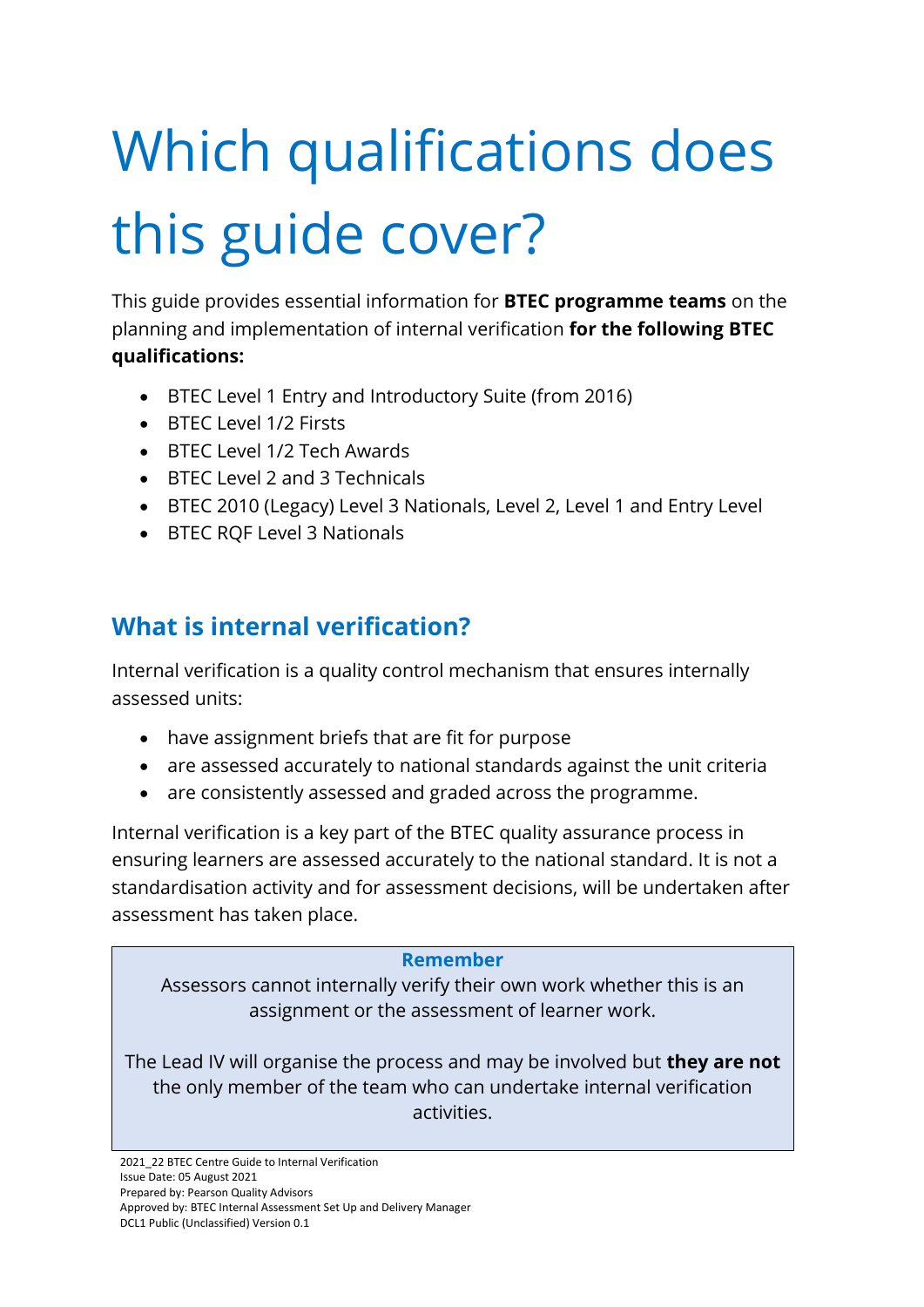## Successful Internal Verification

Internal verification can be undertaken in several ways, but it should be a recognised activity and supported consistently across your centre.

To ensure a rigorous and robust approach to internal verification, you will need to have the following in place:

- A Lead Internal Verifier in place to oversee quality assurance for that subject
- A recognised team of Internal Verifiers, who meet regularly to ensure standardisation of procedures
- An internal verification policy which promotes a rigorous commitment to quality improvement
- A risk-based approach is taken to planning internal verification
- Internal verification processes that are agreed and published so that they are clearly understood by all members of staff delivering and assessing BTEC qualifications
- An internal verification process which is monitored at a centre level by the Quality Nominee and for the subject area by the Lead Internal Verifier.

The following are examples of best practice:

- BTEC internal verification forms are standardised across the centre
- Internal verification schedules are drawn up to ensure timely implementation of the process
- All experienced Assessors are involved in the internal verification role
- Standardisation meetings are recognised as pivotal to staff development
- The time required to carry out internal verification is acknowledged.

For detailed guidance on the role of the Lead Internal Verifier please see the Centre Guide to Quality Assurance [here.](https://qualifications.pearson.com/en/support/support-for-you/quality-nominees/btec-entry-level-3.html)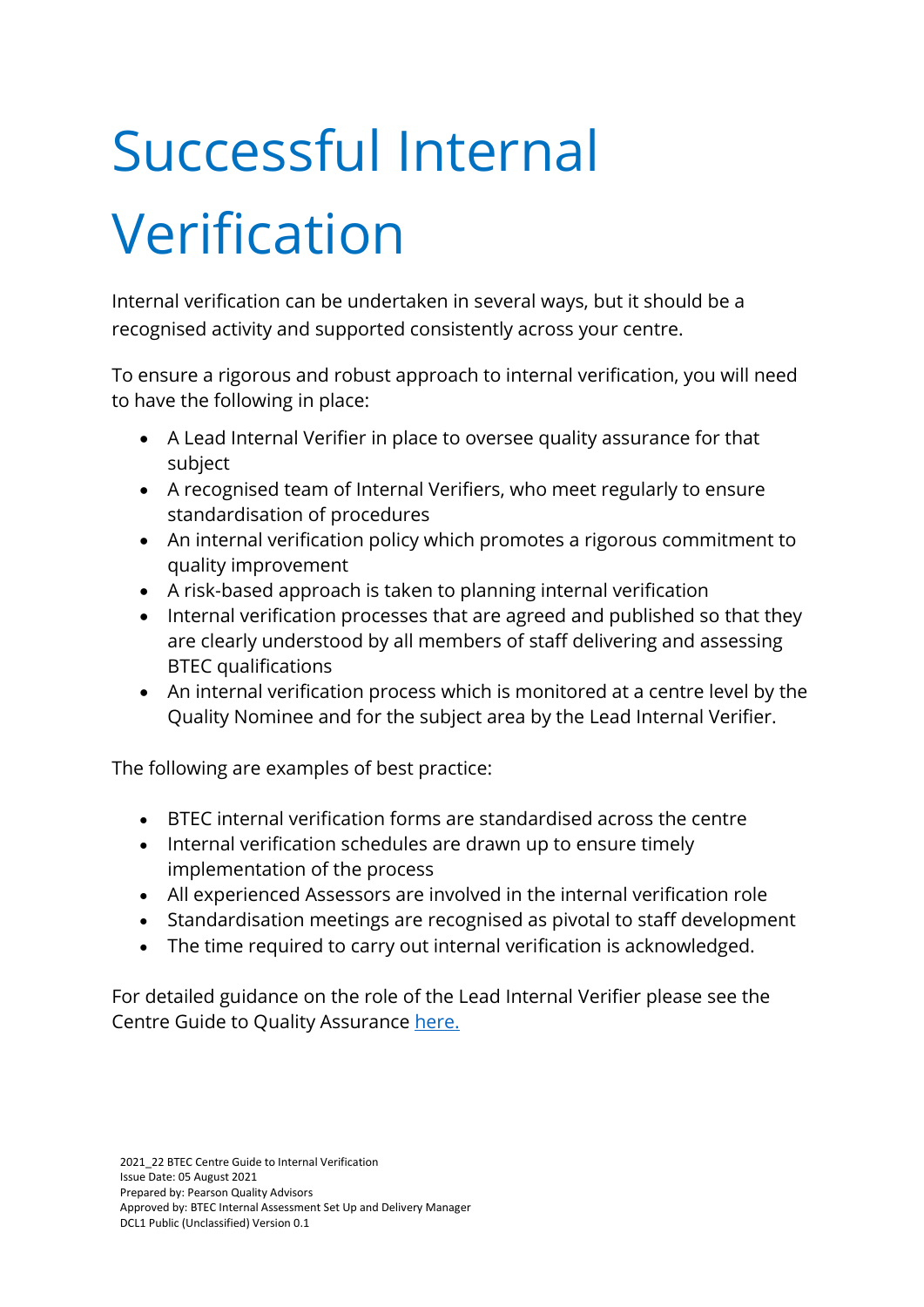## Retaining Documents

Internal verification documentation, along with other BTEC assessment documentation must be stored securely for a **minimum of three years** after the date of certification, either physically or electronically. Learner work must be retained for a **minimum of 12 weeks** after the date of certification.

### **Certification**

The date of certification is the date that certificates are received by your centre.

#### **BTEC Documentation to Retain**

Assessment plans Assignment briefs Assessment records (learner feedback) Learner authentication records Internal verification records Assessment tracking of learner achievement

### **Frequently Asked Questions**

Can we store BTEC assessment documents electronically? Yes. These documents can be stored securely electronically.

### I'm the only BTEC Assessor in my centre. How can I approach internal verification?

We would encourage you to link up with an experienced centre who can support you with this activity. This would be arranged locally between the two centres and does not need prior Pearson approval. If this is not an option then a non-BTEC colleague in your centre would need to internally verify your decisions, however they will need to be familiarised with BTEC assessment and the requirements of the unit/component through standardisation activities.

Our [Subject Community Pages](https://support.pearson.com/uk/s/groups) host forums where you may be able to find support for this scenario.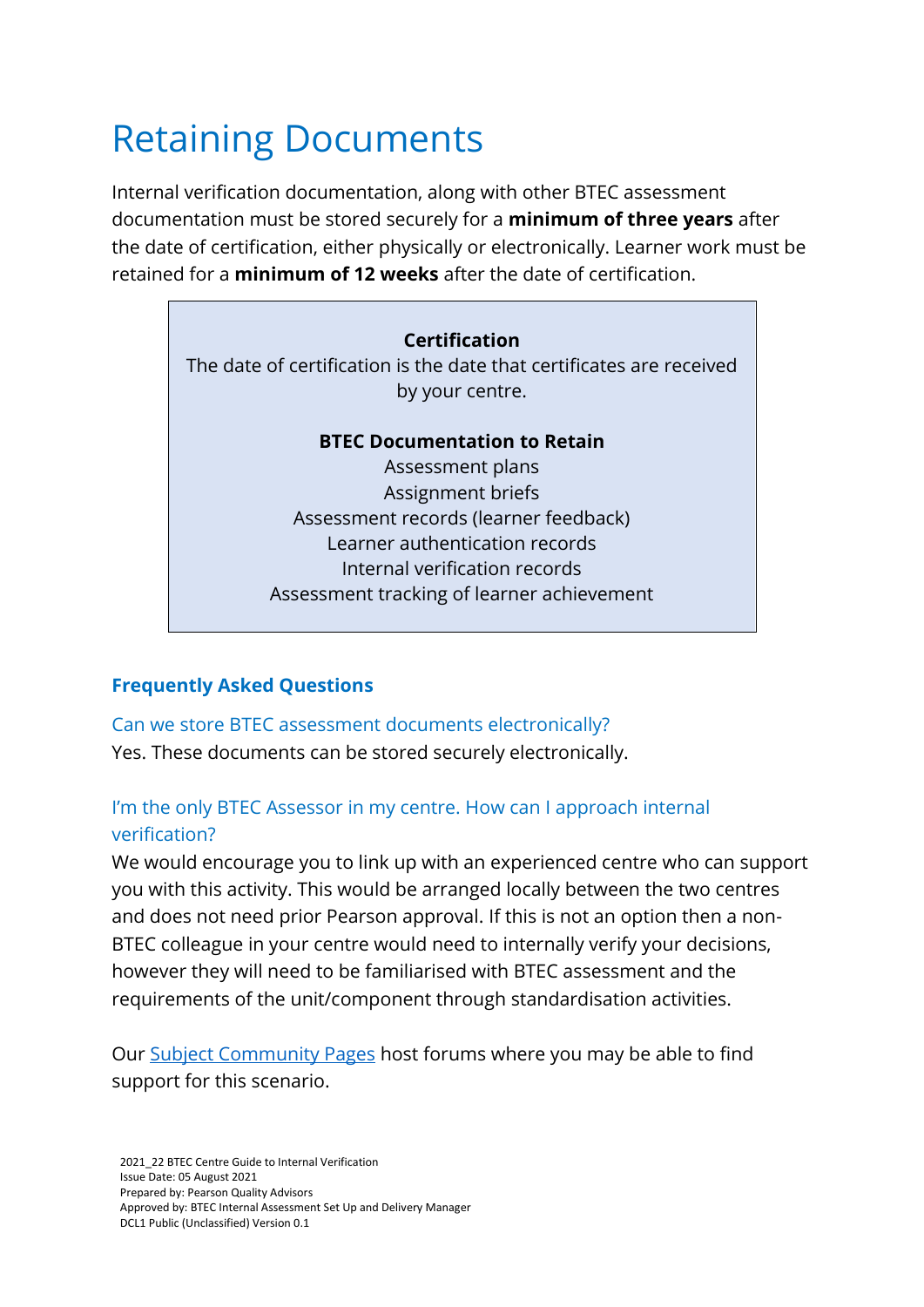## If we have an Assessor for a specific subject, can they also register as the Lead Internal Verifier?

Yes. The Lead Internal Verifier has overarching responsibility for the quality assurance of and overview of the programme delivery and assessment, ensuring standards are met and assessments are accurate. This can be the Assessor for a specific subject however they cannot internally verify their own assessments.

#### Can the Lead Internal Verifier teach on the programme?

Yes. Your Lead Internal Verifier can also teach and assess on the programme.

### Should the Lead Internal Verifier complete all internal verification activity?

No. They don't need to complete all internal verification activities but are able to undertake the activity and should also sub-sample other Internal Verifiers.

## **myBTEC**

myBTEC is a free online system designed to support the team delivering and assessing BTEC. The entire team can get access, whatever their department or role. It is designed to save you time by automatically generating the documents you need for assessment and providing access to these to your subject specific standards verifier.

This will save time with course planning, assignments, internal verification and progress tracking. The system will provide complete visibility and tracking of all courses, assessment, internal verification and results at your centre.

Further information and guidance on how to use myBTEC can be found [here.](https://qualifications.pearson.com/en/support/Services/myBTEC.html)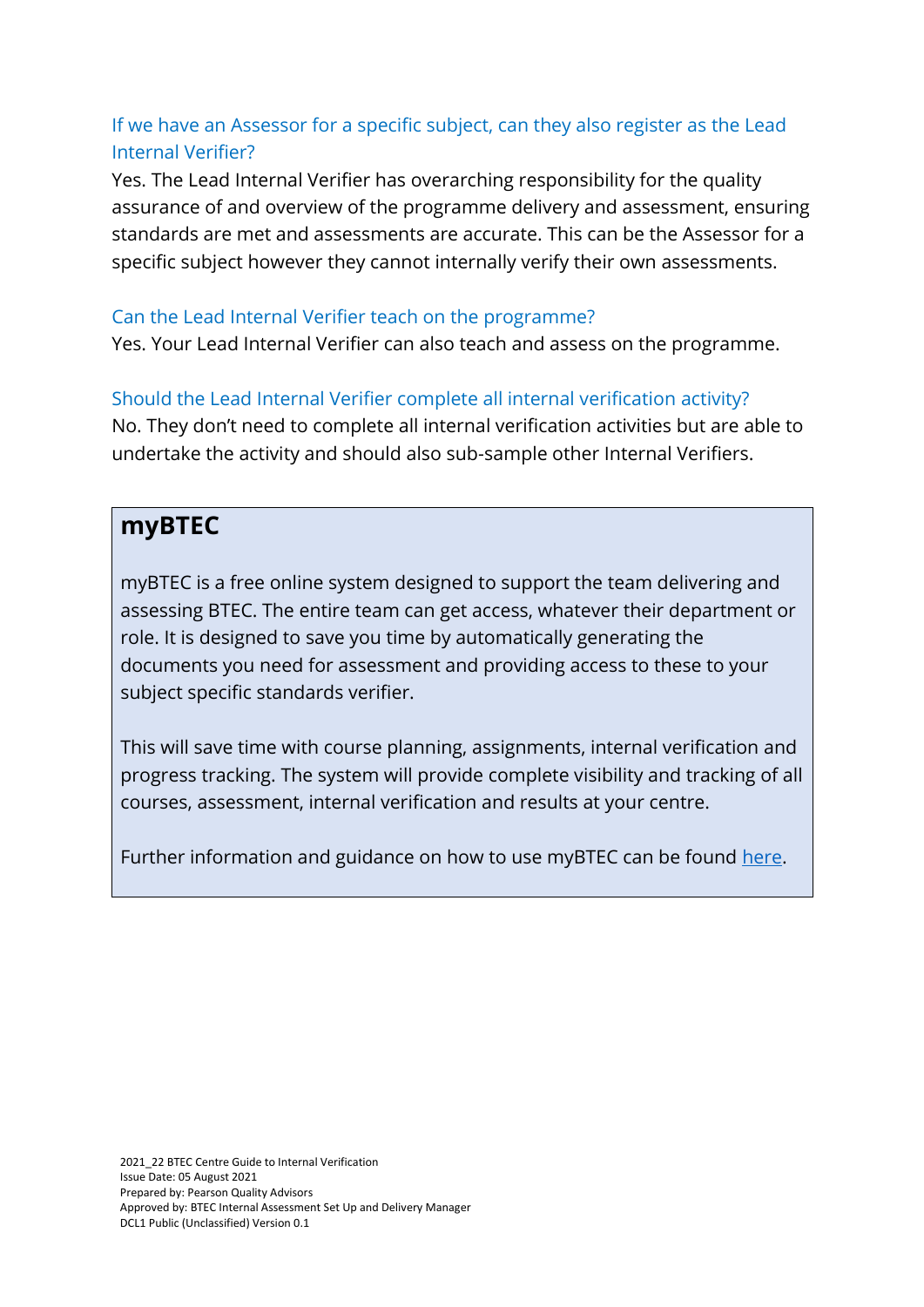# Internal Verification of Assignment Briefs

#### Resources needed

- the unit/component specification
- the assignment brief/s
- internal verification of assignment brief form. A template can be found [here](https://qualifications.pearson.com/en/support/support-for-you/quality-nominees/btec-entry-level-3.html)

The Internal Verifier should check that the assignment brief:

- has accurate unit/component and programme details
- has clear deadlines and an appropriate timeframe for assessment
- has a suitable vocational scenario or context
- shows all relevant assessment criteria for the unit/component(s) covered in the assignment
- indicates relevant assessment criteria targeted by the assignment
- clearly states what evidence the learner needs to provide
- is likely to generate evidence which is appropriate and sufficient

If you plan to re-use an assignment from the previous academic year, you should check that the assessment dates are updated, and that the assignment is appropriate for the new cohort of learners.

You will need to review assignments annually, prior to use, to ensure they remain fit for purpose and to make any improvements based on your experience of delivering and assessing them. This includes the completion of an internal verification record on an annual basis. Instances of plagiarism and malpractice can be reduced when the assessment format is changed annually.

### **Key Point**

All assignment briefs must be internally verified before being issued to learners.

2021\_22 BTEC Centre Guide to Internal Verification Issue Date: 05 August 2021 Prepared by: Pearson Quality Advisors Approved by: BTEC Internal Assessment Set Up and Delivery Manager DCL1 Public (Unclassified) Version 0.1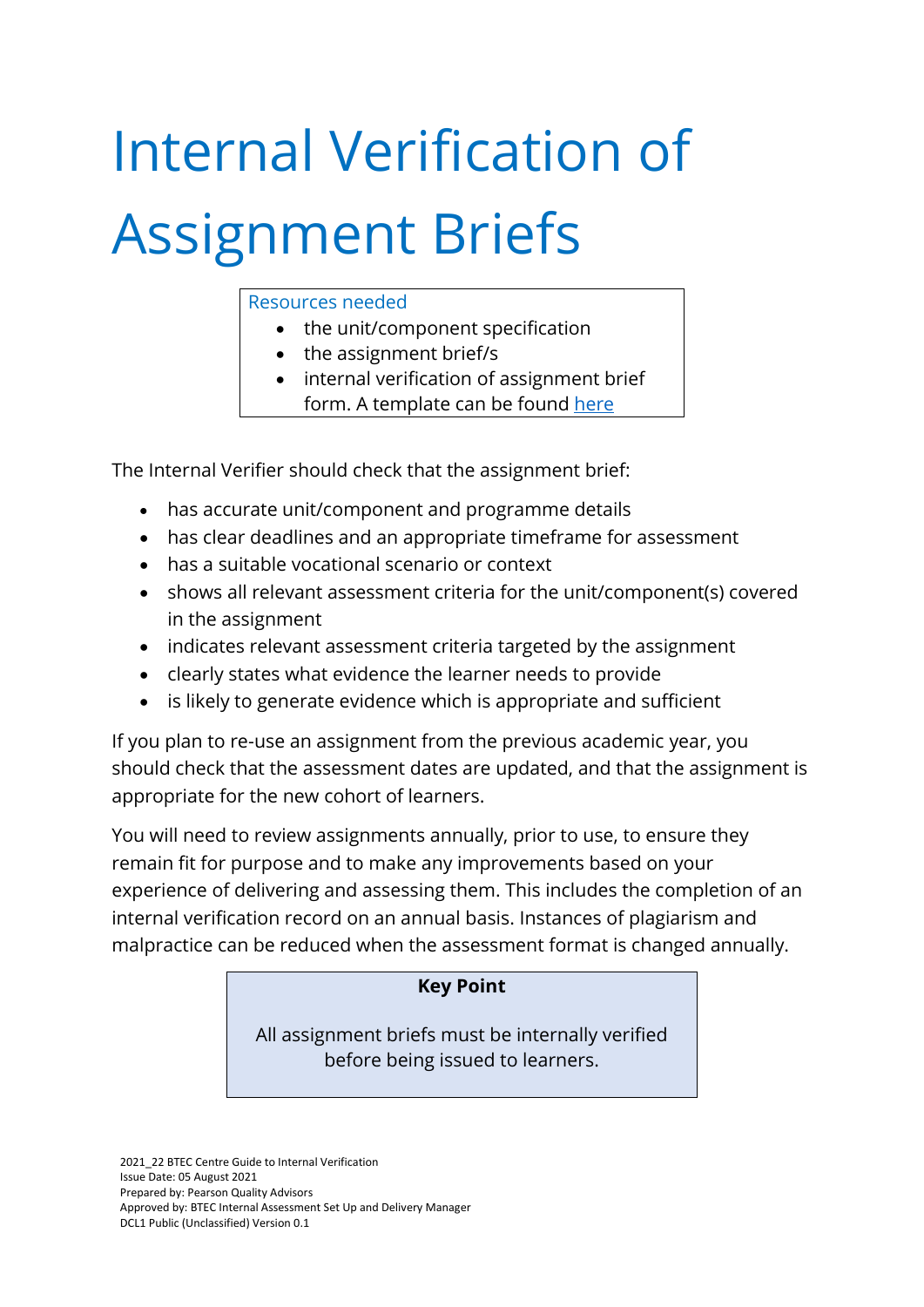## Authorised Assignment Briefs

Please refer to the following table to confirm how Authorised Assignment Briefs (AABs) should be internally verified:

| <b>Pearson Authorised Assignment Brief</b><br>'off the shelf' as published                  | The Internal Verifier must ensure that<br>hand out dates and submission<br>deadlines are appropriate only |
|---------------------------------------------------------------------------------------------|-----------------------------------------------------------------------------------------------------------|
| <b>Adapted Pearson Authorised</b><br>Assignment Brief to suit the needs of<br>your learners | The Internal Verifier must ensure the<br>full assignment brief is fit for<br>purpose.                     |
| Your centre's own assignment briefs                                                         |                                                                                                           |

## Giving feedback to the Assessor

Internal Verifiers should use the general comments section on the form to provide advice and guidance to the Assessor **if appropriate**. Any actions identified must be detailed by the Internal Verifier in the actions required section. Internal Verifiers should make any actions clear, using SMART principles.

If an action is identified by the Internal Verifier, the Assessor must complete this and return it to the Internal Verifier for sign off prior to an Assignment being issued to learners.

## Timing

Assignment briefs must be internally verified, with any issues addressed, before being distributed to learners.

## Assignments from other sources

There may be occasions where assignments may be used which have come either from published material or from other centres. These assignments still need to be internally verified to ensure that they match the specification that you are registering learners on, that the assignments are appropriate for your learners and that you have the resources to deliver them.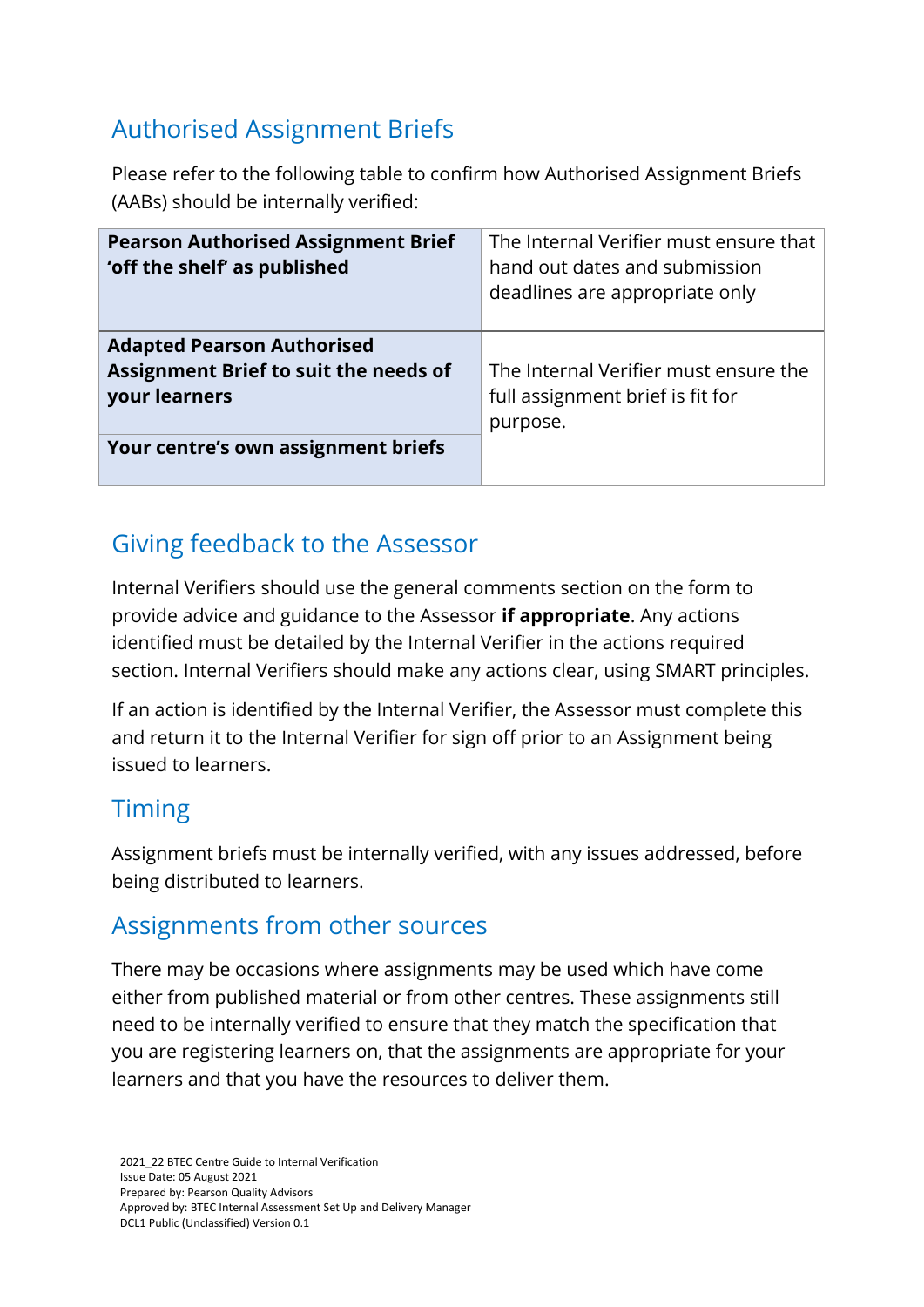#### **Pearson Assignment Checking Service**

You can also submit assignments to an expert at our free Assignment [Checking Service](https://qualifications.pearson.com/en/support/Services/assignment-checking-service.html) who will help make sure you have understood and applied the relevant assessment requirements and provide useful feedback.

You can submit assignments for 2 units per programme.

You should retain any feedback and ensure that it is sent to the standards verifier along with the assignment brief if this unit is selected for sampling.

**Please note**: This is a free support service and is not a replacement for internal verification, nor does it remove the need for standards verification. All assignment briefs must be internally verified.

### **Frequently Asked Questions**

#### Do we have to use the Pearson internal verification templates?

No. This is not a requirement and you can design your own. However, you should ensure that any centre devised templates contain the minimum requirements in terms of content as the Pearson templates.

### I'm using last year's assignment brief which was sampled by my Standards Verifier. Do I still need to internally verify the assignment?

Yes. You need to be sure that the assignment is still relevant, suitable for the new cohort of learners and has an appropriate timeframe for assessment.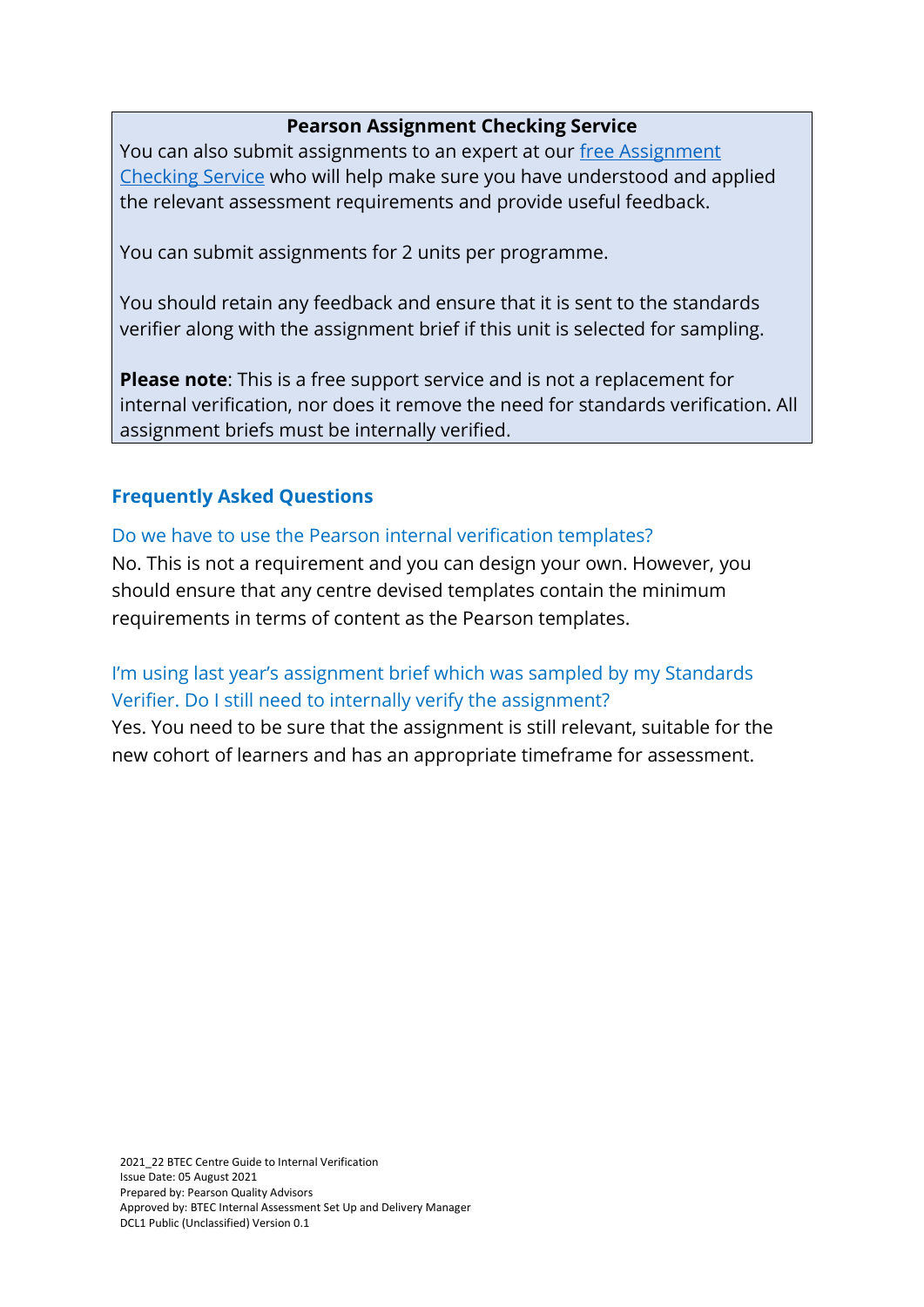## Internal Verification of Assessment Decisions

#### Resources needed

- the unit/component specification
- the assignment brief/s
- learner tracking documents (to select a range of achievement)
- assessed learner work and accompanying assessment record
- internal verification of assessment decisions form for individual or multiple learners. A template can be found [here](https://qualifications.pearson.com/en/support/support-for-you/quality-nominees/btec-entry-level-3.html)

## The internal verification sample

During the lifetime of the programme, internal verification of Assessor decisions must cover the following as a minimum:

- every Assessor
- every unit/component
- learner work from every assignment
- learner work from every assessment site (for multi-site and consortia centres).

## **There is not a requirement that all learners must have been internally verified during the lifetime of a programme.**

There is no prescribed sample size, but a well-constructed sample should consider the following and use a risk-based approach:

- the full range of assessment decisions made (pass, merit, distinction criteria and not yet achieved), should all be included in the sample if possible
- the experience of the Assessor. New or inexperienced Assessors should have more decisions internally verified than an experienced Assessor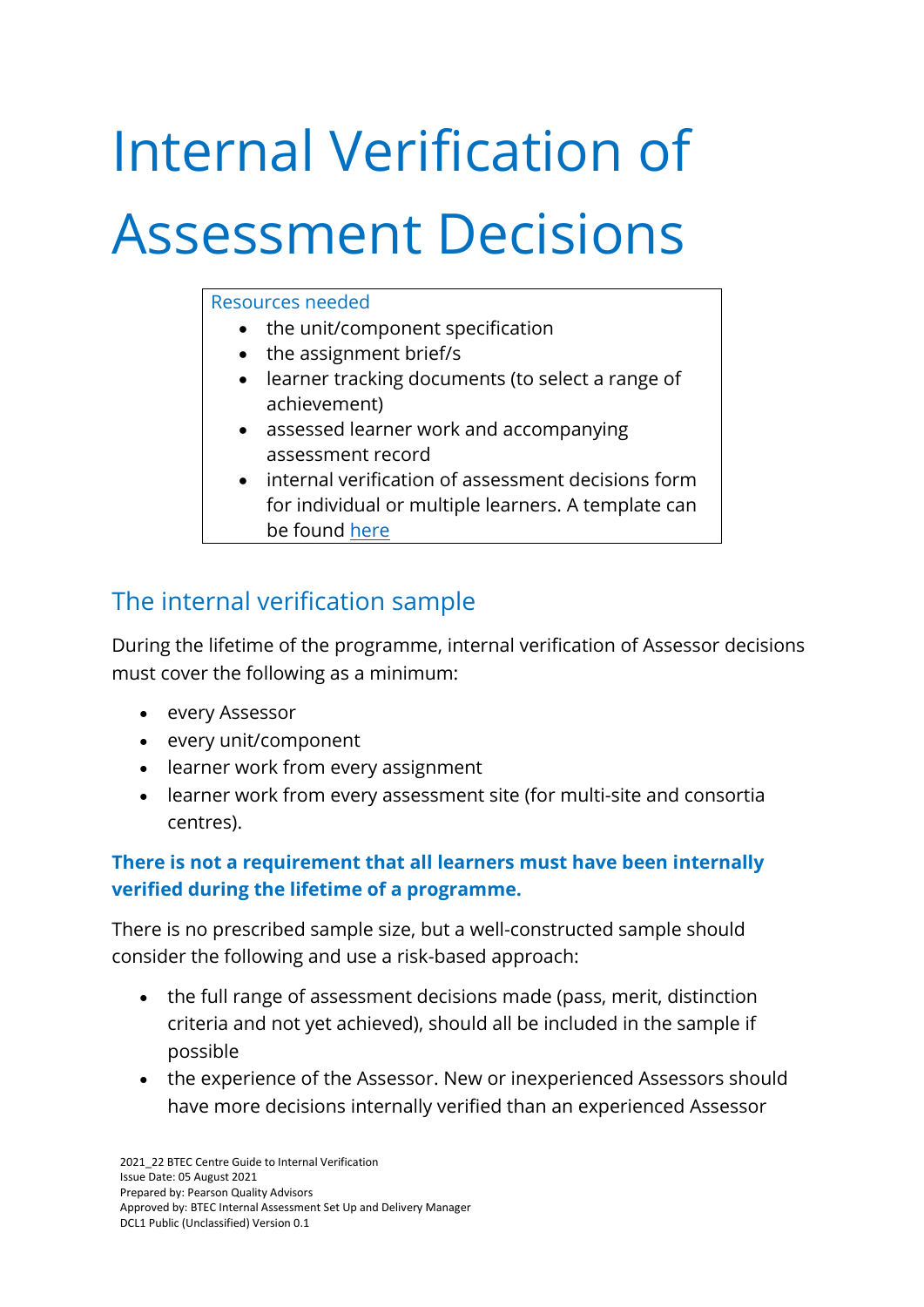- new BTEC programmes. When a unit/component or programme is first introduced, the internal verification sample should be increased
- the size of the group of learners
- known issues arising from previous internal verification or standards verification activity

#### **Assessment Standardisation**

When a programme is delivered and assessed by more than one person, standardisation should be carried out before any formal assessment and internal verification has taken place. The aim of the standardisation process is to agree the standard of learner work by discussing and mutually assessing a sample of learner work as a team to reach consensus. This should be done with reference to the assessment criteria and assessment guidance provided by Pearson in the qualification specification.

Once agreement has been reached, the Assessors can then individually assess the work of their learners, after which internal verification will take place.

Standardisation should be undertaken prior to an assessment taking place, as well as at the start of the academic year.

We provide Centre Standardisation Materials (CSMs) for each subject area, which the Lead Internal Verifier can access via the OSCA site on Edexcel Online.

Where the programme is delivered by one Assessor then the person acting as the Internal Verifier should standardise with that Assessor.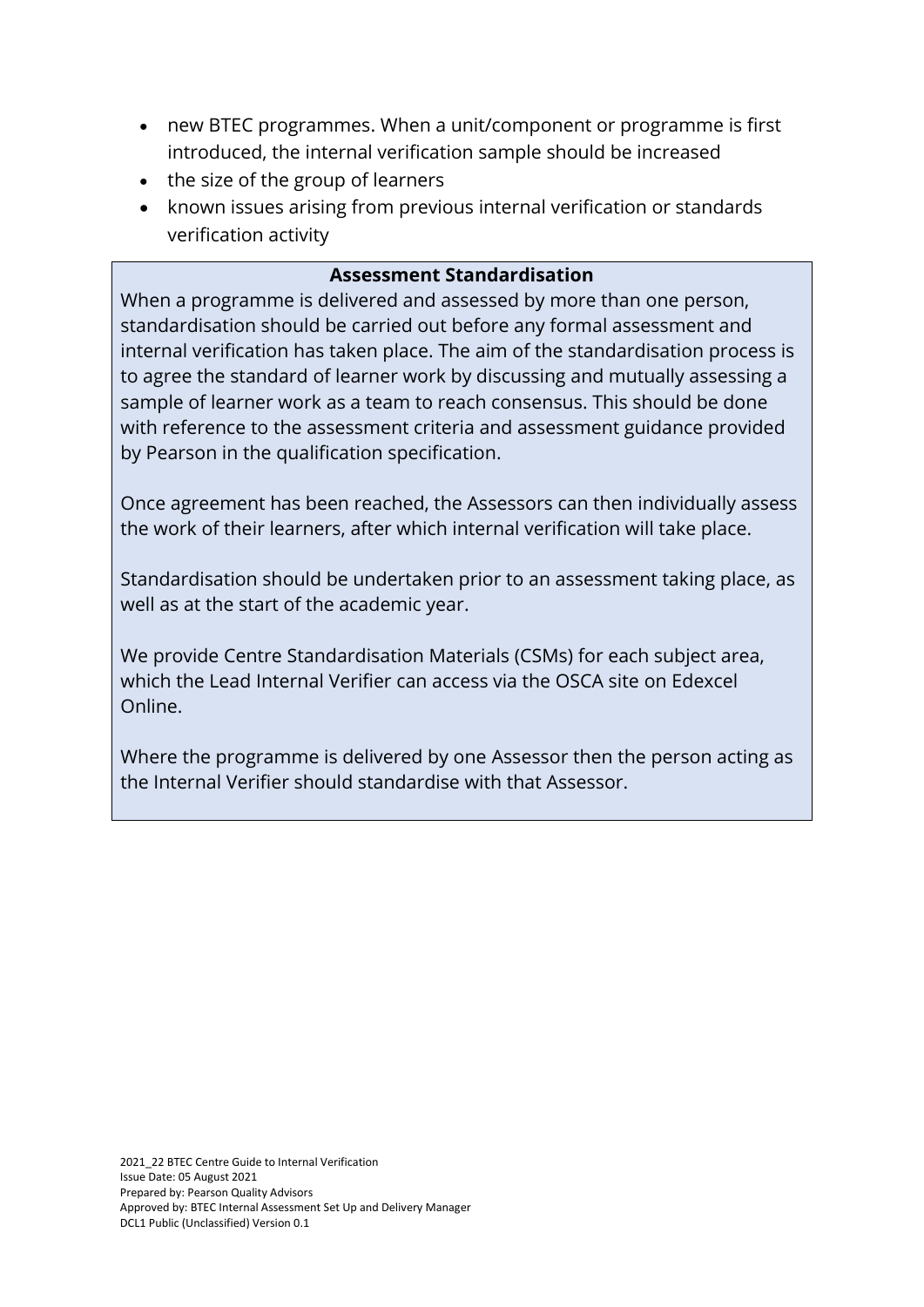## **The Internal Verification Sample Size**

We are often asked questions such as "how much internal verification do we need to do" or "what percentage of work needs to be internally verified".

There isn't a definitive answer to such questions – there are many factors that need to be considered when determining the size of the internal verification sample.

Lead Internal Verifiers should ensure that an appropriate internal verification process is undertaken which is based on risk. This will ensure support is provided to colleagues who need it.

We recommend that all BTEC programmes have an internal verification plan at the start of the course/unit to identify an appropriate sample size.

This will be based on risk factors such as:

- standards verification feedback about the assessment decisions made for the unit/component in previous years
- Assessor experience
- whether the unit/component has been delivered and assessed before
- any significant changes to the delivery of the unit/component

Internal verification plans are simply this, plans. We know that things are subject to change so teams may need to reflect on the internal verification sample size once delivery and assessment of the programme has commenced.

As a Lead IV or Internal Verifier, you will become aware of a range of issues that will need to be considered when it comes to selecting an internal verification sample. These include:

- grades awarded by Assessors
- quality of the assessment feedback provided to learners
- staff issues such as absence or role changes
- feedback obtained from other Pearson quality assurance processes
- other stakeholder feedback e.g., OFSTED, parents, colleagues at other centres etc.

Once assessment has taken place, you may choose to change the number of learners sampled for internal verification. For example, if the group has been awarded high grades you may choose to increase the number of learners sampled at this grade. You need to identify learners **after** assessment has taken place, rather than before as the internal verification process is about the assessment decisions made rather than the learners themselves.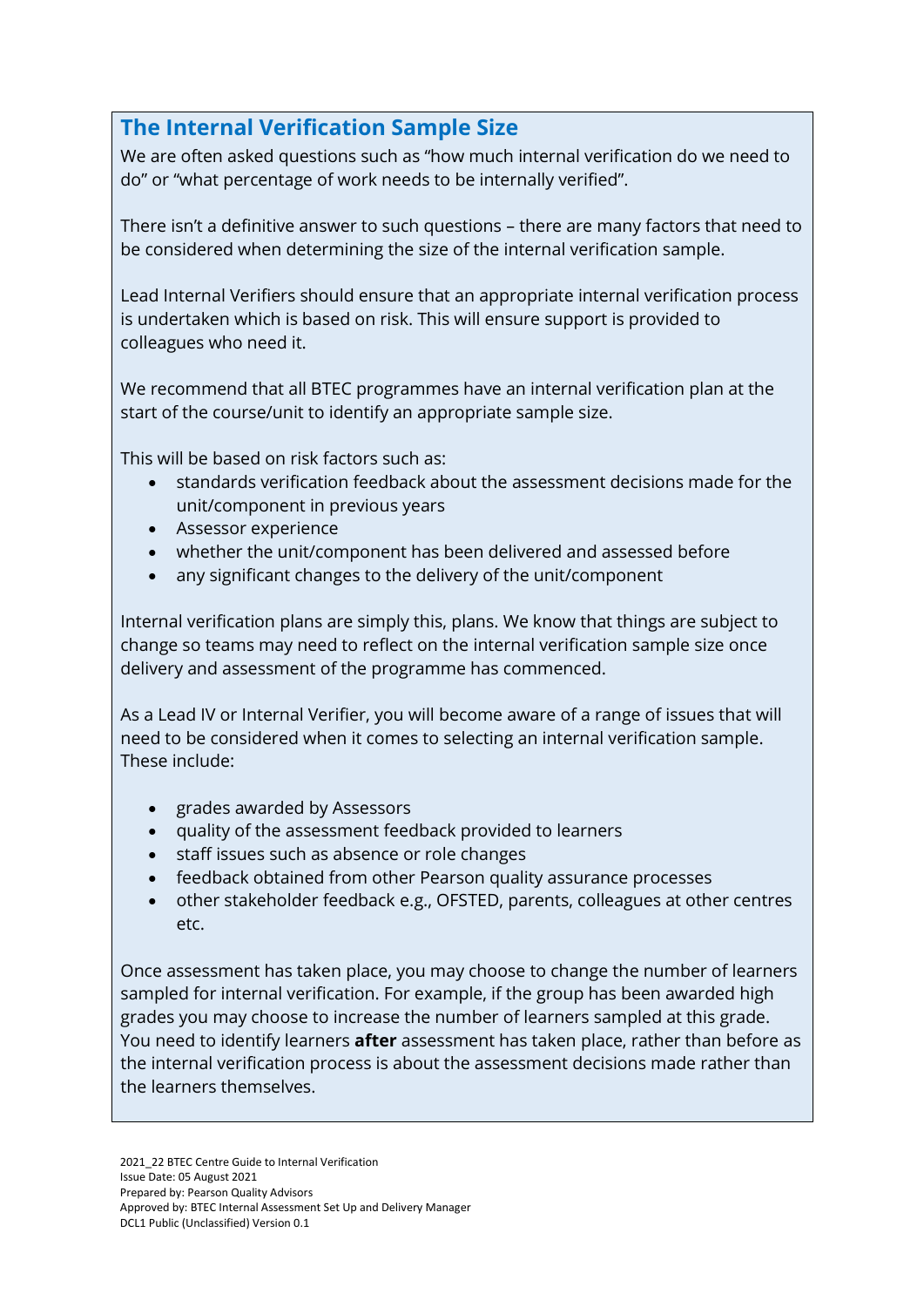## **The internal verification of assessment decisions process**

The Internal Verifier reviews the Assessor's judgements against the learning aim, unit/component content, assessment criteria and assessment guidance as published in the qualification specification.

This will include checking:

- the assessment criteria this represents the national standard and all BTEC learners are measured against it
- the learner work against the assessment criteria and judge whether it has been assessed accurately
- coverage of the unit/component content in conjunction with the assessment guidance to see if the Assessor has taken this into account.

**Please Note:** It is not a requirement of the specification that all the content is assessed. However, the indicative content will need to be covered in a programme of learning to enable learners to be able to meet the standard determined in the assessment and grading criteria

• the feedback from the Assessor to learner is accurate, linked to the assessment criteria and to confirm the level of feedback provided to the learner is appropriate.

### **Remember**

Feedback should show which criteria have been achieved and which have not, giving clear reasons

Feedback should not give specific instruction on how to improve the work for a higher grade

Where learners have achieved the higher-grade criteria, it is not necessary to give full feedback on the lower criteria achieved by default. e.g., if D3 is achieved there does not need to be detailed feedback on the M3 and P3 criteria that flow into this.

Following internal verification, if there are any assessment concerns, feedback should be provided to the Assessor with any actions applied to the whole cohort and not just the learners in the internal verification sample.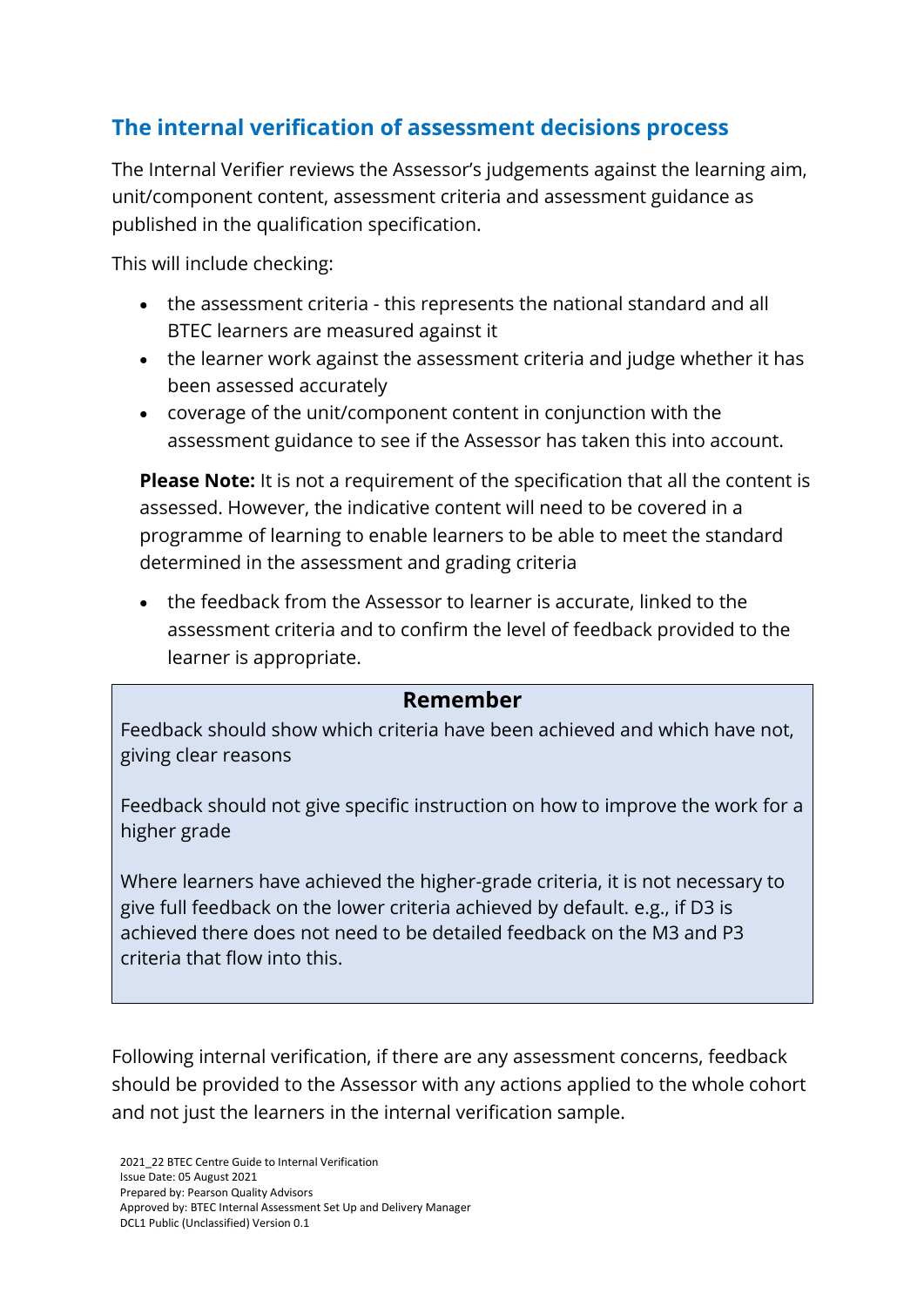## **Timing**

For internal verification of assessment decisions to take place, learner work must have been formally assessed. Internal verification must take place shortly after the assessment decisions have been made and before learners receive confirmation of their achievement and feedback. If any inaccuracies are identified by the Internal Verifier, these must be corrected by the Assessor before achievement and feedback is issued to learners.

## Internally verifying resubmissions

If a request for a resubmission is made and providing there have been no issues with the Assessor's decisions at the first submission stage, then the resubmission does not need to be internally verified if the learner's grade has not improved. The Lead Internal Verifier should however check the decisions if the learner's grade has shown improvement, to safeguard against any potential malpractice issues.

Similarly, if the first submissions from learners show only pass criteria achievement and higher-grade criteria are awarded for the resubmitted work, then a sample of the resubmissions must be internally verified to ensure that the award of the higher-grade criteria is accurate; as this would not have been seen in the internal verification of the initial submissions.